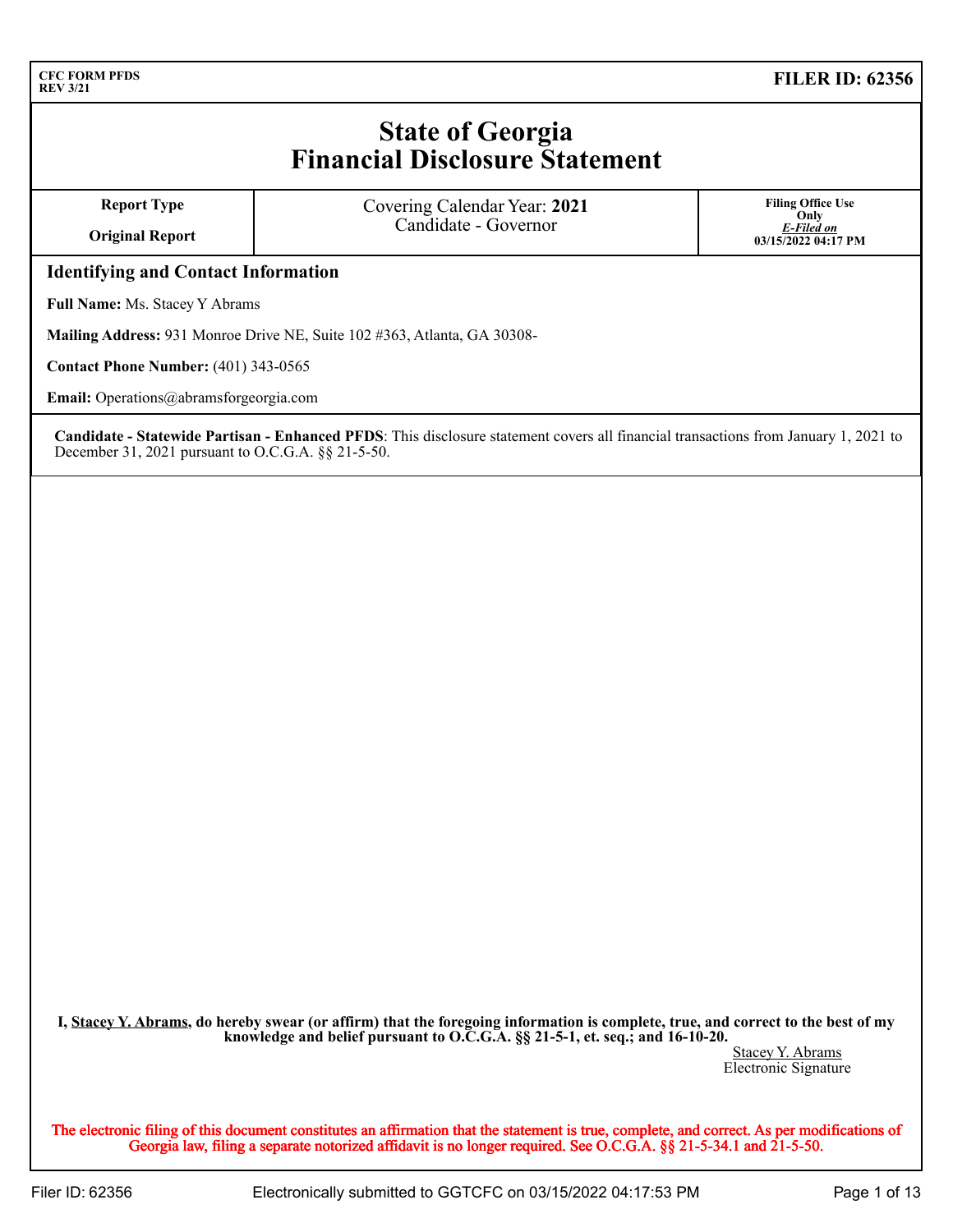#### SECTION I MONETARY FEES RECEIVED (This section to be completed by Public Officers only)

Identify each monetary fee or honorarium accepted from speaking engagements, participation in seminars, discussion panels, or other activities that directly relate to the official duties of, or to the office of the public officer, with a statement identifying the fee or honorarium and the person or entity from whom it was accepted

#### **This section is not applicable.**

#### SECTION II FIDUCIARY POSITIONS

Name all fiduciary positions held by the candidate for public office or the public officer at any time during the covered year. (You may expand this section if necessary to include all positions.) A **fiduciary position** is any position imposing a duty to act primarily for another's<br>benefit as officer, director, partner, guardian, or other designations of ge a **paid or unpaid position**. A business entity is any corporation, sole proprietorship, partnership, limited partnership, limited liability<br>company, limited liability partnership, professional corporation, enterprise, fran whether **profit or nonprofit**.

| <b>Title of Position</b>           | Name                                                                             | <b>Address</b>                                                    | <b>Principal Activity of Business</b><br>Entity                               |
|------------------------------------|----------------------------------------------------------------------------------|-------------------------------------------------------------------|-------------------------------------------------------------------------------|
| <b>Board Member</b>                | Atlanta Metropolitan State<br>College Foundation, Inc.                           | 1630 Metropolitan Pkwy SW,<br>Atlanta, GA 30310                   | Georgia nonprofit that supports<br>Atlanta Metropolitan State<br>College      |
| Board Member (former)              | Center for American Progress                                                     | 1333 H St NW, Washington, DC<br>20005                             | Policy Organization                                                           |
| <b>Steering Committee Member</b>   | Foundation Bilderberg Meetings                                                   | PO Box 75984, 1070 AZ<br>Amsterdam, The Netherlands,<br><b>GA</b> | Global Forum                                                                  |
| CEO/Member                         | Davis Hall LLC                                                                   | 1180 W Peachtree St NW, Ste.<br>1650, Atlanta, GA 30309           | Personal Office                                                               |
| Board Member and Shareholder       | Dream Project Partners, Inc.                                                     | 8 The Green, Ste. R, Dover, DE<br>19901                           | Developing a culturally<br>competent technology platform<br>for entrepreneurs |
| Board Chair (former)               | Fair Fight Action, Inc.                                                          | 1270 Caroline St., Ste.<br>D120-430, Atlanta, GA 30307            | Voting Rights Organization                                                    |
| <b>Board Member</b>                | Heliogen, Inc.                                                                   | 130 W. Union St., Pasadena, CA<br>91103                           | Renewable Energy Technology<br>Company                                        |
| Board Member (former)              | Let America Vote                                                                 | 100 M Street SE, Washington,<br>DC 20003                          | Advocacy Organization                                                         |
| <b>Board Member</b>                | Lyndon B. Johnson Foundation                                                     | 2313 Red River St., Austin, TX<br>78704                           | Nonprofit organization                                                        |
| <b>Board Member</b>                | Marguerite Casey Foundation                                                      | 1425 4th Ave., Ste. 900, Seattle,<br>WA 98101                     | Grant-making Foundation                                                       |
| Board Member (former)              | Priorities USA                                                                   | 1030 15th St NW, Washington,<br>DC 20005                          | <b>Political Action Committee</b>                                             |
| CEO, Member                        | Sage Works LLC                                                                   | 1180 W. Peachtree St NW, Ste.<br>1650, Atlanta, GA 30309          | <b>Consulting Firm</b>                                                        |
| CEO, CFO, Secretary                | Sage Works Productions, Inc.                                                     | 1180 W. Peachtree St NW, Ste.<br>1650, Atlanta, GA 30309          | Production Company                                                            |
| <b>Board Member</b>                | ShoulderUp Technology<br>Acquisition Corp.                                       | 125 Townpark Dr., Ste.300,<br>Kennesaw, GA 30144                  | Special purpose acquisition<br>company                                        |
| <b>Executive Director (former)</b> | Southern Economic<br>Advancement Project (project of<br>The Roosevelt Institute) | 570 Lexington Ave., 5th Floor,<br>New York, NY 10022              | Economic policy initiative                                                    |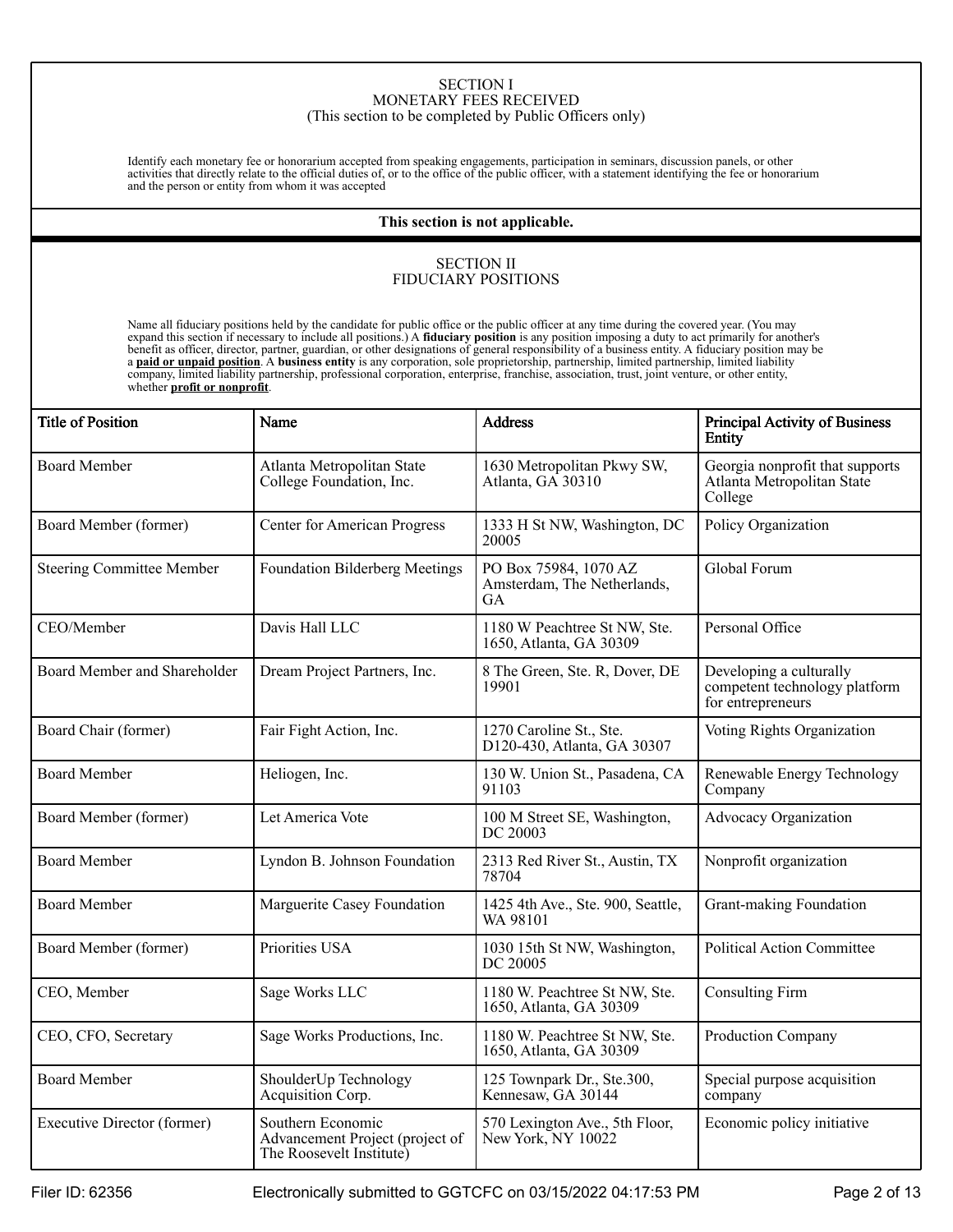| Co-Chair (former)                                                                                                                                                     | Fund            | <b>Black Voices for Black Justice</b> | 1500 K Street, Ste. 900,<br>Washington, DC 20005                                                                                                                                                                                                                                                                                                                                                        |                                                                                                   | Fund for Racial Justice                                                                           |  |
|-----------------------------------------------------------------------------------------------------------------------------------------------------------------------|-----------------|---------------------------------------|---------------------------------------------------------------------------------------------------------------------------------------------------------------------------------------------------------------------------------------------------------------------------------------------------------------------------------------------------------------------------------------------------------|---------------------------------------------------------------------------------------------------|---------------------------------------------------------------------------------------------------|--|
| Co-Owner and Board Member                                                                                                                                             |                 | The Family Room, Inc.                 | 7401 Maple Ave., Takoma Park,<br>MD 20912                                                                                                                                                                                                                                                                                                                                                               |                                                                                                   | Technology services firm                                                                          |  |
| CEO, Member                                                                                                                                                           | Hall Davis, LLC |                                       | 1180 W. Peachtree St. NW, Ste.<br>1650, Atlanta, GA 30309                                                                                                                                                                                                                                                                                                                                               |                                                                                                   | General business matters                                                                          |  |
| CEO, Member                                                                                                                                                           |                 | Brockington Hall, LLC                 | 108 Lakeland Ave., Dover, DE<br>19901                                                                                                                                                                                                                                                                                                                                                                   |                                                                                                   | Special purpose investment<br>vehicle                                                             |  |
| <b>Board Member</b>                                                                                                                                                   |                 | National Democratic Institute         | 455 Massachusetts Ave, NW, 8th<br>Floor, Washington, DC 20001                                                                                                                                                                                                                                                                                                                                           |                                                                                                   | Nonprofit organization                                                                            |  |
|                                                                                                                                                                       |                 |                                       | <b>SECTION III</b><br>DIRECT OWNERSHIP INTERESTS IN BUSINESS ENTITY<br>Direct ownership interest is the holding or possession of good legal or rightful title of property or the holding or enjoyment of real or                                                                                                                                                                                        |                                                                                                   |                                                                                                   |  |
| jointly or as tenant in common between the person and spouse.                                                                                                         |                 |                                       | beneficial use of the property by any person and includes any interest owned or held by a spouse of the person if such interest is held                                                                                                                                                                                                                                                                 |                                                                                                   |                                                                                                   |  |
|                                                                                                                                                                       |                 |                                       | Identify the name, address and principal activity of any business entity and the office held by and the duties of the candidate for public<br>office or public officer within a business entity any time during the covered year in which a direct ownership interest: (A) Is more than 5<br>percent of the total interest in the business; or (B) Has a net fair market value of more than \$5,000.00. |                                                                                                   |                                                                                                   |  |
| Business Entity: Sage Works, LLC, 1180 W. Peachtree St. NW, Ste. 1650, Atlanta, GA 30309<br><b>Principal Activity of Business Entity: Consulting Firm</b>             |                 |                                       |                                                                                                                                                                                                                                                                                                                                                                                                         |                                                                                                   |                                                                                                   |  |
| Office Held                                                                                                                                                           |                 | <b>Duties</b>                         |                                                                                                                                                                                                                                                                                                                                                                                                         | <b>Ownership Interests</b>                                                                        |                                                                                                   |  |
| Owner                                                                                                                                                                 |                 |                                       | Consulting/Management                                                                                                                                                                                                                                                                                                                                                                                   |                                                                                                   | Ownership interest is more than 5% and has<br>a net fair market value of more than<br>\$5,000.00. |  |
| Business Entity: Davis Hall, LLC, 1180 W. Peachtree St. NW, Ste. 1650, Atlanta, GA 30309<br>Principal Activity of Business Entity: Personal Office                    |                 |                                       |                                                                                                                                                                                                                                                                                                                                                                                                         |                                                                                                   |                                                                                                   |  |
| Office Held                                                                                                                                                           |                 | <b>Duties</b>                         |                                                                                                                                                                                                                                                                                                                                                                                                         | <b>Ownership Interests</b>                                                                        |                                                                                                   |  |
| Managing Member                                                                                                                                                       |                 | Management                            |                                                                                                                                                                                                                                                                                                                                                                                                         | Ownership interest is more than 5% and has<br>a net fair market value of more than<br>\$5,000.00. |                                                                                                   |  |
| Business Entity: Hall Davis, LLC, 1180 W. Peachtree St. NW, Ste. 1650, Atlanta, GA 30309<br><b>Principal Activity of Business Entity: General Business</b>            |                 |                                       |                                                                                                                                                                                                                                                                                                                                                                                                         |                                                                                                   |                                                                                                   |  |
| Office Held                                                                                                                                                           |                 | <b>Duties</b>                         |                                                                                                                                                                                                                                                                                                                                                                                                         | <b>Ownership Interests</b>                                                                        |                                                                                                   |  |
| Owner                                                                                                                                                                 |                 | Management                            |                                                                                                                                                                                                                                                                                                                                                                                                         | Ownership interest is more than 5% and has<br>a net fair market value of more than<br>\$5,000.00. |                                                                                                   |  |
| Business Entity: NowAccount Network Corporation, 800 Battery Ave. SE, Ste. 100, Atlanta, GA 30339<br><b>Principal Activity of Business Entity: Financial Services</b> |                 |                                       |                                                                                                                                                                                                                                                                                                                                                                                                         |                                                                                                   |                                                                                                   |  |
| Office Held                                                                                                                                                           |                 | <b>Duties</b>                         |                                                                                                                                                                                                                                                                                                                                                                                                         | <b>Ownership Interests</b>                                                                        |                                                                                                   |  |
| None.                                                                                                                                                                 | None.           |                                       |                                                                                                                                                                                                                                                                                                                                                                                                         | Ownership interest has a net fair market<br>value of more than \$5,000.00.                        |                                                                                                   |  |
| Business Entity: The Family Room, Inc., 7401 Maple Ave., Takoma Park, MD 20912<br>Principal Activity of Business Entity: Technology Services Firm                     |                 |                                       |                                                                                                                                                                                                                                                                                                                                                                                                         |                                                                                                   |                                                                                                   |  |
| Office Held                                                                                                                                                           |                 | <b>Duties</b>                         |                                                                                                                                                                                                                                                                                                                                                                                                         | <b>Ownership Interests</b>                                                                        |                                                                                                   |  |
| Co-Owner/Board Member                                                                                                                                                 |                 | Company oversight                     |                                                                                                                                                                                                                                                                                                                                                                                                         | Ownership interest is more than 5% and has<br>a net fair market value of more than<br>\$5,000.00. |                                                                                                   |  |
| Business Entity: Brockington Hall, LLC, 108 Lakeland Ave., Dover, DE 19901<br>Principal Activity of Business Entity: Special purpose investment vehicle               |                 |                                       |                                                                                                                                                                                                                                                                                                                                                                                                         |                                                                                                   |                                                                                                   |  |
| Office Held                                                                                                                                                           |                 | <b>Duties</b>                         |                                                                                                                                                                                                                                                                                                                                                                                                         | <b>Ownership Interests</b>                                                                        |                                                                                                   |  |
|                                                                                                                                                                       |                 |                                       |                                                                                                                                                                                                                                                                                                                                                                                                         |                                                                                                   |                                                                                                   |  |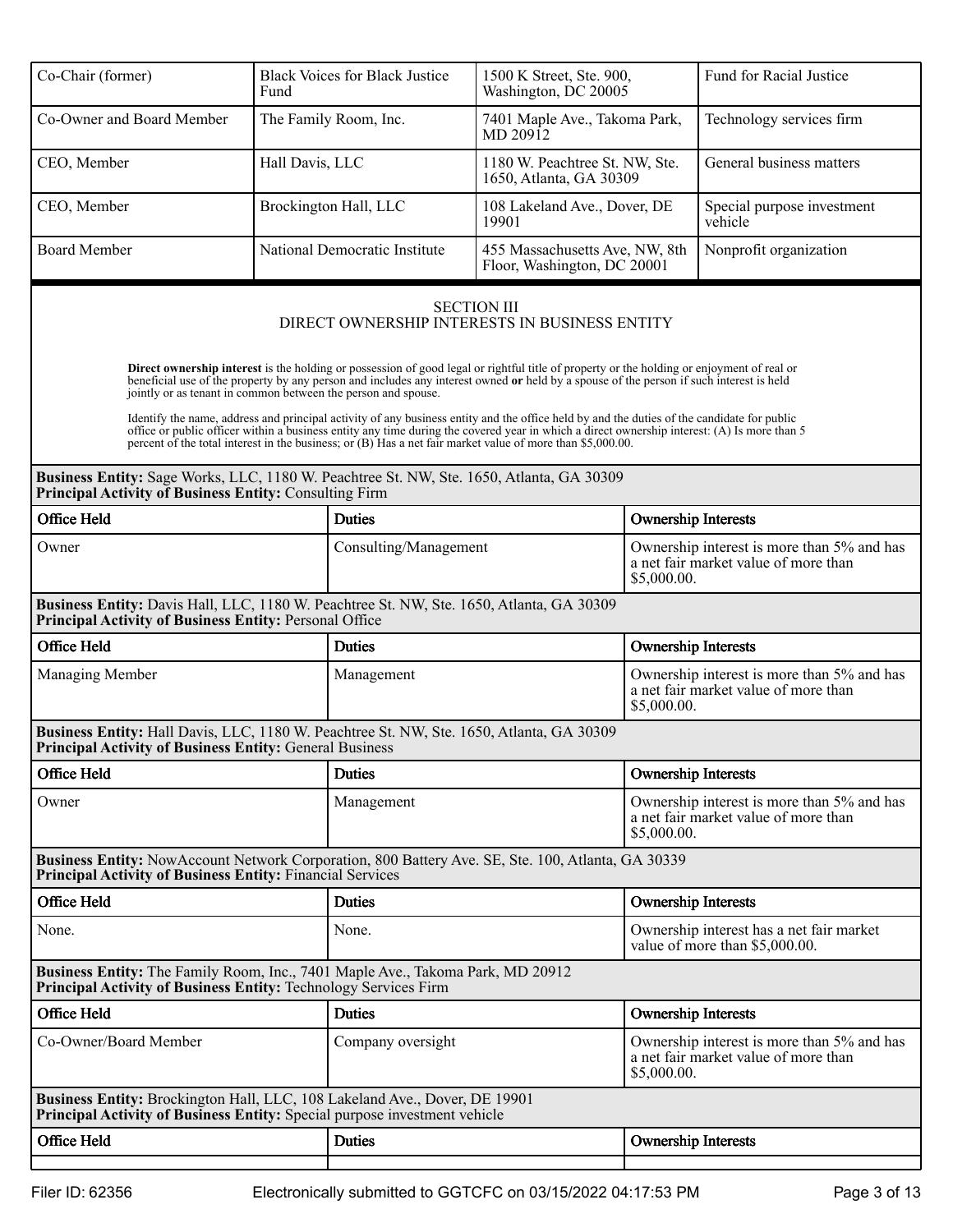| Managing Member                                                                                                                                                                               |                                             | Management                                                                                                                                                                                                                                                                                                                                                                                                                                                                                                                       |                                                                                                                                                                                                                                                                                 | \$5,000.00.                           | Ownership interest is more than 5% and has<br>a net fair market value of more than |
|-----------------------------------------------------------------------------------------------------------------------------------------------------------------------------------------------|---------------------------------------------|----------------------------------------------------------------------------------------------------------------------------------------------------------------------------------------------------------------------------------------------------------------------------------------------------------------------------------------------------------------------------------------------------------------------------------------------------------------------------------------------------------------------------------|---------------------------------------------------------------------------------------------------------------------------------------------------------------------------------------------------------------------------------------------------------------------------------|---------------------------------------|------------------------------------------------------------------------------------|
| Business Entity: Sage Works Productions, Inc., 1180 W. Peachtree St. NW, Ste. 1650, Atlanta, GA 30309<br>Principal Activity of Business Entity: Production Company                            |                                             |                                                                                                                                                                                                                                                                                                                                                                                                                                                                                                                                  |                                                                                                                                                                                                                                                                                 |                                       |                                                                                    |
| Office Held                                                                                                                                                                                   |                                             | <b>Duties</b>                                                                                                                                                                                                                                                                                                                                                                                                                                                                                                                    |                                                                                                                                                                                                                                                                                 | <b>Ownership Interests</b>            |                                                                                    |
| <b>CEO</b>                                                                                                                                                                                    |                                             | Management                                                                                                                                                                                                                                                                                                                                                                                                                                                                                                                       |                                                                                                                                                                                                                                                                                 | \$5,000.00.                           | Ownership interest is more than 5% and has<br>a net fair market value of more than |
| Business Entity: Heliogen, Inc., 120 W. Union St., Pasadena, CA 91103<br>Principal Activity of Business Entity: Renewable Energy Technology Company                                           |                                             |                                                                                                                                                                                                                                                                                                                                                                                                                                                                                                                                  |                                                                                                                                                                                                                                                                                 |                                       |                                                                                    |
| Office Held                                                                                                                                                                                   |                                             | <b>Duties</b>                                                                                                                                                                                                                                                                                                                                                                                                                                                                                                                    |                                                                                                                                                                                                                                                                                 | <b>Ownership Interests</b>            |                                                                                    |
| Board Member/Shareholder                                                                                                                                                                      |                                             | Company oversight                                                                                                                                                                                                                                                                                                                                                                                                                                                                                                                |                                                                                                                                                                                                                                                                                 |                                       | Ownership interest has a net fair market<br>value of more than \$5,000.00.         |
| Business Entity: Dream Project Partners, Inc., 8 The Green, Dover, DE 19901<br>Principal Activity of Business Entity: Developing a culturally competent technology platform for entrepreneurs |                                             |                                                                                                                                                                                                                                                                                                                                                                                                                                                                                                                                  |                                                                                                                                                                                                                                                                                 |                                       |                                                                                    |
| Office Held                                                                                                                                                                                   |                                             | <b>Duties</b>                                                                                                                                                                                                                                                                                                                                                                                                                                                                                                                    |                                                                                                                                                                                                                                                                                 | <b>Ownership Interests</b>            |                                                                                    |
| Board Member/Shareholder                                                                                                                                                                      |                                             | None.                                                                                                                                                                                                                                                                                                                                                                                                                                                                                                                            |                                                                                                                                                                                                                                                                                 |                                       | Ownership interest has a net fair market<br>value of more than \$5,000.00.         |
| jointly or as tenant in common between the person and spouse.<br>the property for ad valorem tax purposes.<br>County and State where Property<br>is Located<br>DeKalb County, GA              | <b>Address</b><br>GA 30307                  | beneficial use of the property by any person and includes any interest owned or held by a spouse of the person if such interest is held<br>Identify each tract of real property in which the candidate for public office or public officer has a direct ownership interest as of December<br>31 of the covered year when that interest has a fair market value in excess of \$5,000.00. "Fair market" value means the appraised value of<br><b>General Description</b><br>Grist Stone Court NE, Atlanta,<br>Residential property |                                                                                                                                                                                                                                                                                 | Value of Tract<br>More than \$200,000 |                                                                                    |
| DeKalb County, GA                                                                                                                                                                             | Stone Mountain, Stone<br>Mountain, GA 30087 |                                                                                                                                                                                                                                                                                                                                                                                                                                                                                                                                  | Residential property                                                                                                                                                                                                                                                            |                                       | More than \$200,000                                                                |
| that interest has a fair market value in excess of \$5,000.00.                                                                                                                                |                                             |                                                                                                                                                                                                                                                                                                                                                                                                                                                                                                                                  | <b>SECTION V</b><br>SPOUSE'S DIRECT OWNERSHIP INTERESTS IN REAL PROPERTY<br>Identify each tract of real property in which the filer's spouse has a direct ownership interest as of December 31 of the covered year when<br>This section is not applicable.<br><b>SECTION VI</b> |                                       |                                                                                    |
|                                                                                                                                                                                               |                                             |                                                                                                                                                                                                                                                                                                                                                                                                                                                                                                                                  | <b>EMPLOYMENT AND FAMILY MEMBERS</b>                                                                                                                                                                                                                                            |                                       |                                                                                    |
| <b>Filer: Stacey Abrams</b>                                                                                                                                                                   |                                             |                                                                                                                                                                                                                                                                                                                                                                                                                                                                                                                                  |                                                                                                                                                                                                                                                                                 |                                       |                                                                                    |
| Occupation                                                                                                                                                                                    | Employer                                    |                                                                                                                                                                                                                                                                                                                                                                                                                                                                                                                                  | <b>Employer Address</b>                                                                                                                                                                                                                                                         |                                       | <b>Employer's Principal Activity</b>                                               |
| Author                                                                                                                                                                                        | Self                                        |                                                                                                                                                                                                                                                                                                                                                                                                                                                                                                                                  | Grist Stone Court NE, Atlanta,<br>GA 30307                                                                                                                                                                                                                                      |                                       | Wrote fiction and non-fiction<br>books                                             |
|                                                                                                                                                                                               |                                             |                                                                                                                                                                                                                                                                                                                                                                                                                                                                                                                                  | <b>SECTION VII</b><br><b>INVESTMENT INTERESTS</b>                                                                                                                                                                                                                               |                                       |                                                                                    |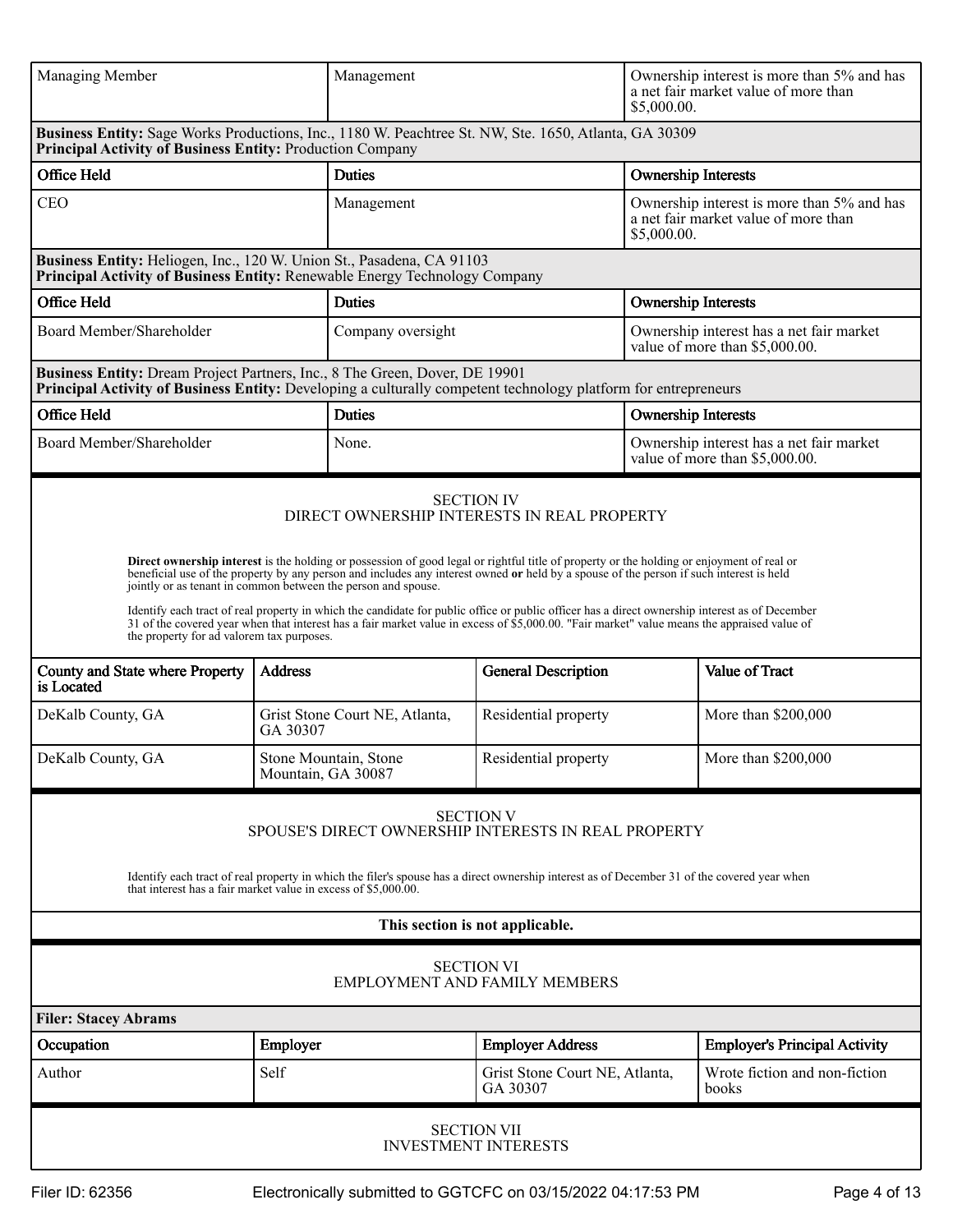List the name of any business or subsidiary thereof or investment in which the filer (either individually or with any other legal or natural person or entity) owns a direct ownership interest that: (1) is more than 5 percent of the total interests in such business or investment, or (2) has a net fair market value of more than \$5,000.00. (Do not list individual stocks and bonds that are held by mutual funds.)

#### Business or Investment Entity Name

Dream Project Partners, Inc.

The Family Room, Inc.

Heliogen, Inc.

NowAccount Network Corporation

Sage Works, LLC

Sage Works Productions, Inc.

Davis Hall, LLC

Hall Davis, LLC

Brockington Hall, LLC

#### SECTION VIII

## KNOWN BUSINESS OR INVESTMENT INTERESTS OF SPOUSE AND DEPENDENT CHILDREN

Identify any business or investment known to the filer in which the filer's spouse or dependent children have a direct ownership interest (either individually or with any other legal or natual person or entity) which interest: (1) is more than 5 percent of the total interest in the business of investment,  $(2)$  has a net fair market value exceeding \$10,000.00, or  $(3)$  is one in an entity for which the filer's spouse or a dependent child serves as an officer, director, equitable partner, or trustee. (Do not list individual stocks and bonds that are held by mutual funds.)

#### **This section is not applicable.**

## SECTION IX

ANNUAL PAYMENTS RECEIVED FROM THE STATE OF GEORGIA (This section to be completed by Public Officers only)

Identify all annual payments in excess of \$10,000.00 received by the public officer, **or** by any business entity identified in Section III above, from the State or any agency, department, commission or authority created by the State, and authorized and exempted from disclosure under O.C.G.A. § 45-10-25.

#### **This section is not applicable.**

SECTION X TRANSACTION WITH THE GOVERNMENT OF THE STATE OF GEORGIA, OR WITH THE GOVERNMENT OF ANY POLITICAL SUBDIVISION OF THE STATE, OR WITH ANY AGENCY OF SUCH GOVERNMENT

Identify for the preceding five calendar years each transaction r transactions which aggregate \$9,000.00 or more in calendar year in which the candidate (whether for himself or on behalf of any business), or any business in which the candidate or any member of his family has a substantial interest or is an officer of such business, has transacted business with the government of the State of Georgia, the government of any political subdivision of the State of Georgia, or any agency of any such government.

#### **This section is not applicable.**

SECTION XI

TRANSACTIONS INVOLVING RECEIPT OF INCOME FROM ANY PERSON REPRESENTED BY AN AGENT REGISTERED WITH THE SECRETARY OF STATE UNDER O.C.G.A. § 28-7-2 OR INVOLVING RECEIPT OF INCOME FROM ANY PERSON REPRESENTED BY A LOBBYIST REGISTERED WITH THE STATE ETHICS COMMISSION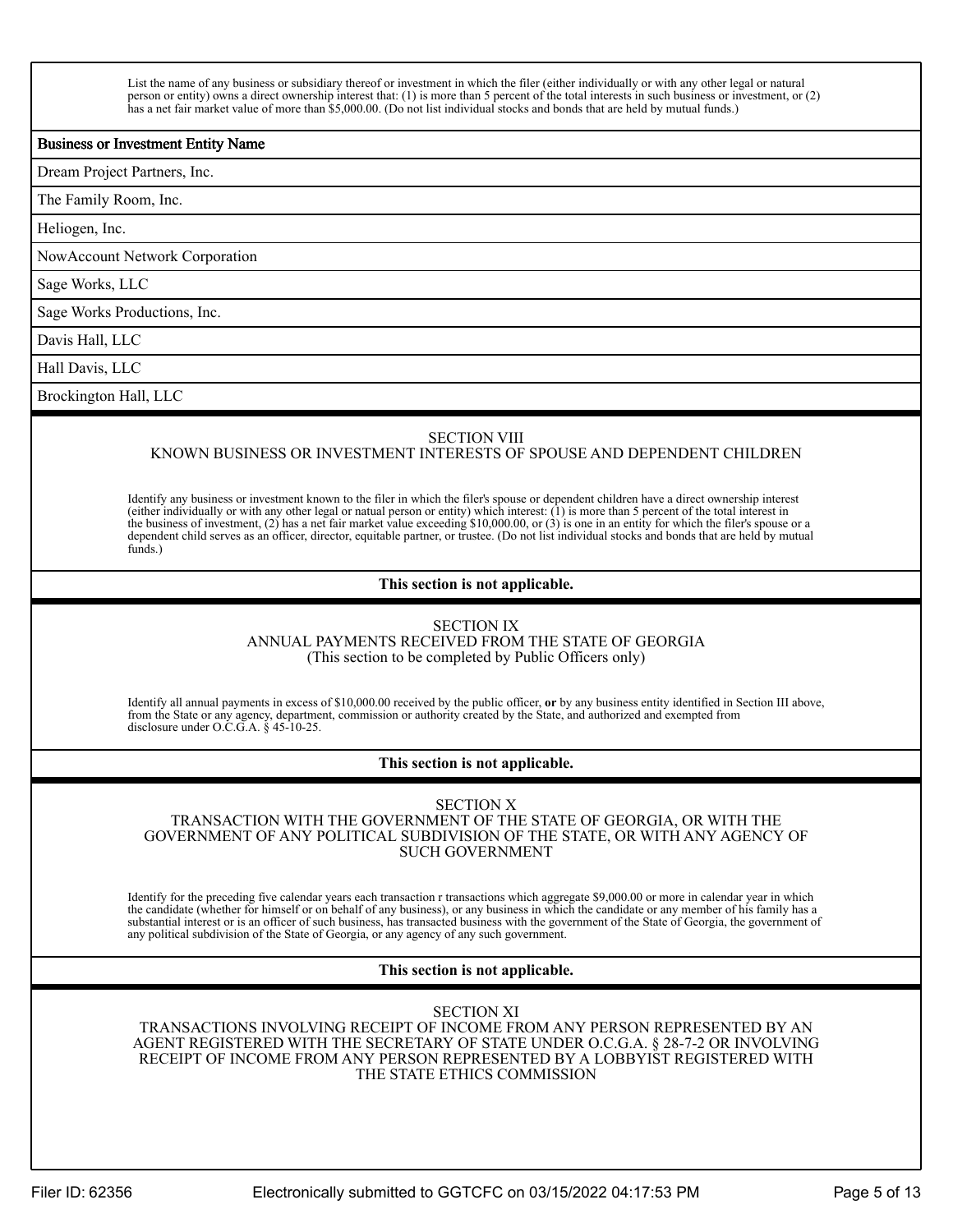Identify for the preceding five calendar years each transaction r transactions which aggregate \$9,000.00 or more in calendar year in which the candidate, or any member of his family, has a substantial interest or is an officer of such business, received any income of any nature from any person who was at the time of such receipt of income represented by an agent registered with the Secretary of State pursuant to O.C.G.A § 28-7-2 or by a lobbyist registered with the State Ethics Commission.

#### **This section is not applicable.**

## SECTION XII CONTINGENT LIABILITIES

**This section is not applicable.**

|                                                   |                 |                                              |                          | <b>SECTION XIII</b><br>STATEMENT OF INCOME |                     |                 |              |                    |
|---------------------------------------------------|-----------------|----------------------------------------------|--------------------------|--------------------------------------------|---------------------|-----------------|--------------|--------------------|
| <b>Employer</b> or<br><b>Business</b><br>Interest | <b>Salaries</b> | Income from<br>Dividend &<br><b>Interest</b> | Net Income<br>from Rents | <b>Other Income</b>                        | <b>Total Income</b> | <b>Expenses</b> | Net Income   | Year(s)<br>Covered |
| Georgia<br>General<br>Assembly                    | \$30,027.00     | \$0.00                                       | \$0.00                   | \$0.00                                     | \$30,027.00         | \$0.00          | \$30,027.00  | 2017               |
| The<br>Loewenthal<br>Company                      | \$0.00          | \$0.00                                       | \$0.00                   | \$127,495.00                               | \$127,495.00        | \$0.00          | \$127,495.00 | 2017               |
| NowAccount<br>Network<br>Corporation              | \$0.00          | \$0.00                                       | \$0.00                   | \$20,000.00                                | \$20,000.00         | \$0.00          | \$20,000.00  | 2017               |
| New Future<br>Project                             | \$0.00          | \$0.00                                       | \$0.00                   | \$5,000.00                                 | \$5,000.00          | \$0.00          | \$5,000.00   | 2018               |
| The<br>Loewenthal<br>Company                      | \$0.00          | \$0.00                                       | \$0.00                   | \$173,543.00                               | \$173,543.00        | \$0.00          | \$173,543.00 | 2018               |
| NowAccount<br>Network<br>Corporation              | \$0.00          | \$0.00                                       | \$0.00                   | \$279,940.00                               | \$279,940.00        | \$0.00          | \$279,940.00 | 2018               |
| Universal<br><b>City Studios</b>                  | \$423.00        | \$0.00                                       | \$0.00                   | \$0.00                                     | \$423.00            | \$0.00          | \$423.00     | 2019               |
| <b>GEP</b> Talent<br>Services                     | \$480.00        | \$0.00                                       | \$0.00                   | \$0.00                                     | \$480.00            | \$0.00          | \$480.00     | 2019               |
| Extreme<br>Reach Talent                           | \$10,000.00     | \$0.00                                       | \$0.00                   | \$0.00                                     | \$10,000.00         | \$0.00          | \$10,000.00  | 2019               |
| Macmillan<br>Holdings,<br><b>LLC</b>              | \$0.00          | \$0.00                                       | \$0.00                   | \$420.00                                   | \$420.00            | \$0.00          | \$420.00     | 2019               |
| <b>United Talent</b><br>Artists                   | \$0.00          | \$0.00                                       | \$0.00                   | \$1,598.00                                 | \$1,598.00          | \$0.00          | \$1,598.00   | 2019               |
| The New<br>York Public<br>Library                 | \$0.00          | \$0.00                                       | \$0.00                   | \$1,000.00                                 | \$1,000.00          | \$0.00          | \$1,000.00   | 2019               |
| Getty Images<br>(US)                              | \$0.00          | \$0.00                                       | \$0.00                   | \$1,000.00                                 | \$1,000.00          | \$0.00          | \$1,000.00   | 2019               |
| The New<br><b>York Times</b><br>Newspaper         | \$0.00          | \$0.00                                       | \$0.00                   | \$1,200.00                                 | \$1,200.00          | \$0.00          | \$1,200.00   | 2019               |
| City Arts &<br>Lectures                           | \$0.00          | \$0.00                                       | \$0.00                   | \$2,500.00                                 | \$2,500.00          | \$0.00          | \$2,500.00   | 2019               |

Filer ID: 62356 **Electronically submitted to GGTCFC on 03/15/2022 04:17:53 PM** Page 6 of 13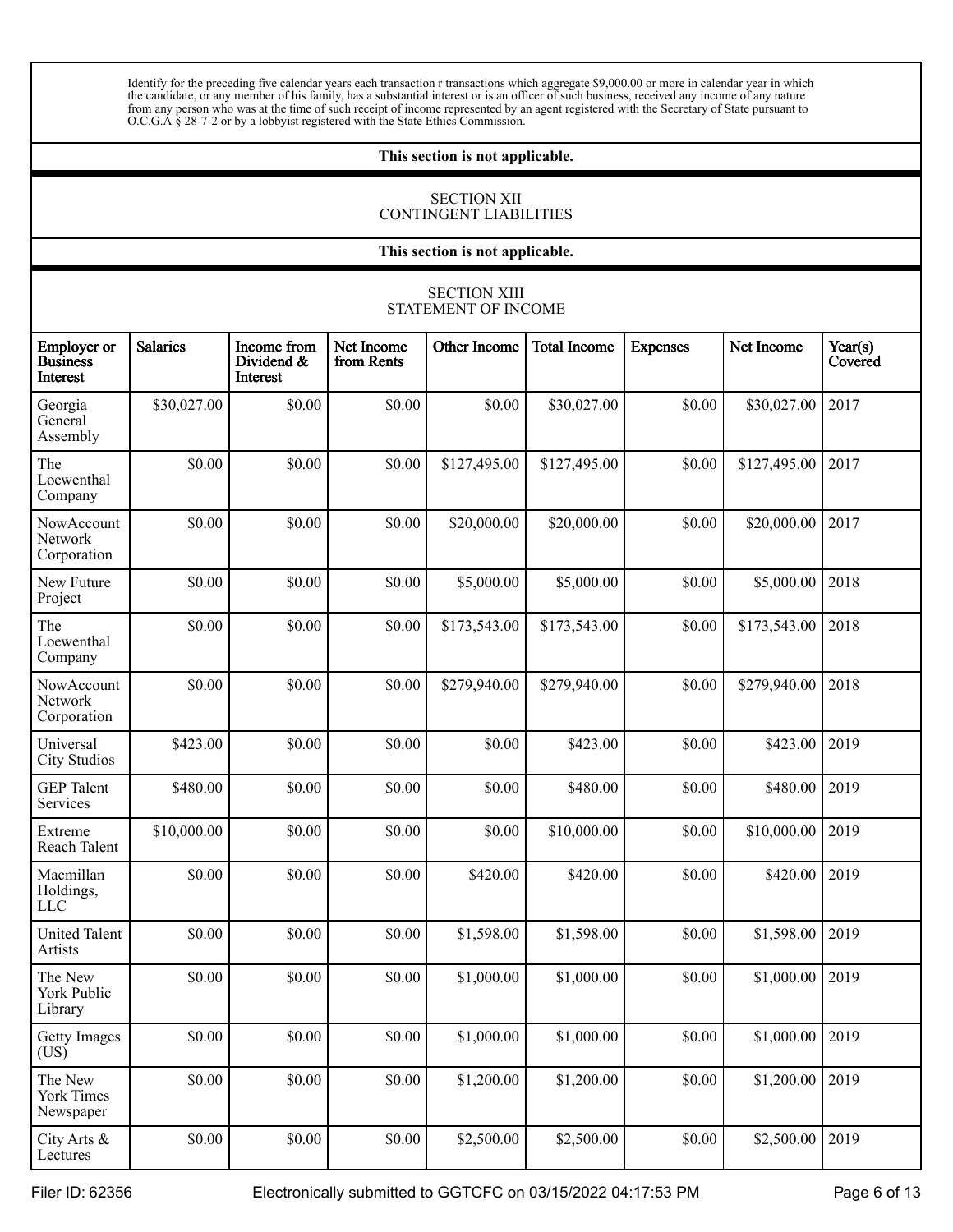| <b>CBS</b> Studios<br>Inc.                               | \$0.00     | \$0.00 | \$0.00 | \$10,000.00  | \$10,000.00  | \$0.00 | \$10,000.00  | 2019 |
|----------------------------------------------------------|------------|--------|--------|--------------|--------------|--------|--------------|------|
| Array Day,<br>LLC                                        | \$0.00     | \$0.00 | \$0.00 | \$20,000.00  | \$20,000.00  | \$0.00 | \$20,000.00  | 2019 |
| The<br>Roosevelt<br>Institute                            | \$0.00     | \$0.00 | \$0.00 | \$208,332.00 | \$208,332.00 | \$0.00 | \$208,332.00 | 2019 |
| Harry Walker<br>Agency                                   | \$0.00     | \$0.00 | \$0.00 | \$254,192.00 | \$254,192.00 | \$0.00 | \$254,192.00 | 2019 |
| The<br>Loewenthal<br>Company                             | \$0.00     | \$0.00 | \$0.00 | \$400,000.00 | \$400,000.00 | \$0.00 | \$400,000.00 | 2019 |
| Cast and<br>Crew Talent<br>Services                      | \$2,480.00 | \$0.00 | \$0.00 | \$0.00       | \$2,480.00   | \$0.00 | \$2,480.00   | 2020 |
| <b>GEP</b> Talent<br>Services                            | \$1,440.00 | \$0.00 | \$0.00 | \$0.00       | \$1,440.00   | \$0.00 | \$1,440.00   | 2020 |
| Universal<br><b>City Studios</b>                         | \$821.00   | \$0.00 | \$0.00 | \$0.00       | \$821.00     | \$0.00 | \$821.00     | 2020 |
| Entertainmen<br>t Partners<br>Enterprise<br>LLC          | \$200.00   | \$0.00 | \$0.00 | \$0.00       | \$200.00     | \$0.00 | \$200.00     | 2020 |
| <b>Getty Images</b><br>(US)                              | \$0.00     | \$0.00 | \$0.00 | \$750.00     | \$750.00     | \$0.00 | \$750.00     | 2020 |
| Macmillan<br>Holdings,<br><b>LLC</b>                     | \$0.00     | \$0.00 | \$0.00 | \$515.00     | \$515.00     | \$0.00 | \$515.00     | 2020 |
| <b>United Talent</b><br>Artists                          | \$0.00     | \$0.00 | \$0.00 | \$1,930.00   | \$1,930.00   | \$0.00 | \$1,930.00   | 2020 |
| The<br>Roosevelt<br>Institute                            | \$0.00     | \$0.00 | \$0.00 | \$249,996.00 | \$249,996.00 | \$0.00 | \$249,996.00 | 2020 |
| Harry Walker<br>Agency                                   | \$0.00     | \$0.00 | \$0.00 | \$142,860.00 | \$142,860.00 | \$0.00 | \$142,860.00 | 2020 |
| Marguerite<br>Casey<br>Foundation                        | \$0.00     | \$0.00 | \$0.00 | \$2,500.00   | \$2,500.00   | \$0.00 | \$2,500.00   | 2020 |
| The<br>Loewenthal<br>Company                             | \$0.00     | \$0.00 | \$0.00 | \$700,000.00 | \$700,000.00 | \$0.00 | \$700,000.00 | 2020 |
| Cast & Crew<br>Talent<br>Services,<br>LLC                | \$672.00   | \$0.00 | \$0.00 | \$0.00       | \$672.00     | \$0.00 | \$672.00     | 2021 |
| WB Studio<br>Enterprises<br>Inc.                         | \$169.00   | \$0.00 | \$0.00 | \$0.00       | \$169.00     | \$0.00 | \$169.00     | 2021 |
| Universal<br><b>City Studios</b>                         | \$690.00   | \$0.00 | \$0.00 | \$0.00       | \$690.00     | \$0.00 | \$690.00     | 2021 |
| Entertainmen<br>t Partners<br>Enterprises<br>${\rm LLC}$ | \$200.00   | \$0.00 | \$0.00 | \$0.00       | \$200.00     | \$0.00 | \$200.00     | 2021 |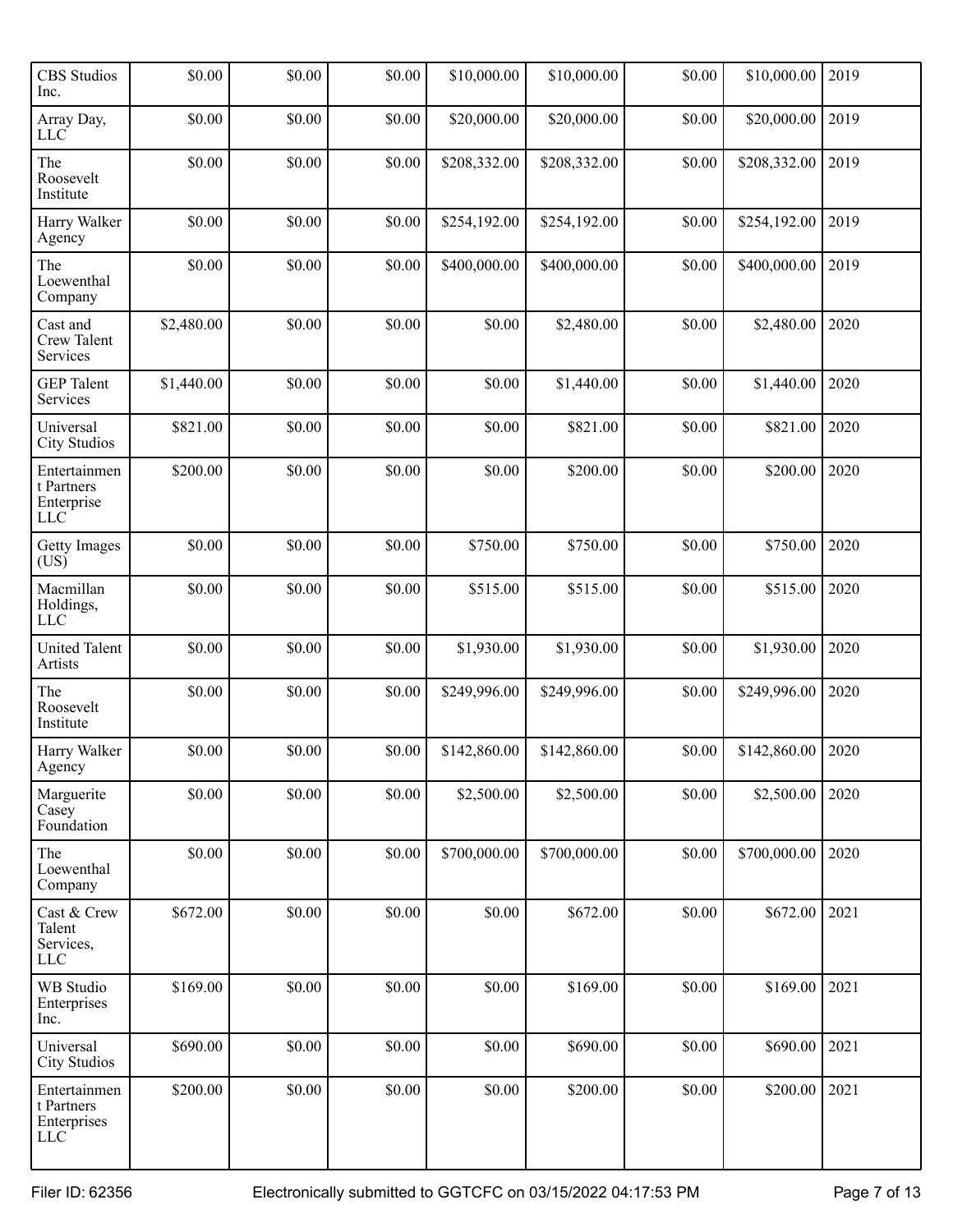| <b>GEP</b> Talent<br>Services- GA                                   | \$1,406.00 | \$0.00 | \$0.00 | \$0.00                 | \$1,406.00             | \$0.00 | \$1,406.00         | 2021 |
|---------------------------------------------------------------------|------------|--------|--------|------------------------|------------------------|--------|--------------------|------|
| Alameda<br>Paying Agent<br>Inc.                                     | \$3,062.00 | \$0.00 | \$0.00 | \$0.00                 | \$3,062.00             | \$0.00 | \$3,062.00         | 2021 |
| <b>Getty Images</b><br>(US)                                         | \$0.00     | \$0.00 | \$0.00 | \$1,000.00             | \$1,000.00             | \$0.00 | \$1,000.00         | 2021 |
| DeFiore and<br>Company<br>Literary<br>Management                    | \$0.00     | \$0.00 | \$0.00 | \$10,000.00            | \$10,000.00            | \$0.00 | \$10,000.00        | 2021 |
| Macmillan<br>Holdings,<br>LLC                                       | \$0.00     | \$0.00 | \$0.00 | \$20,582.00            | \$20,582.00            | \$0.00 | \$20,582.00        | 2021 |
| Trustees of<br>Mount<br>Holyoke<br>College<br>Financial<br>Services | \$0.00     | \$0.00 | \$0.00 | \$5,000.00             | \$5,000.00             | \$0.00 | \$5,000.00         | 2021 |
| <b>GEP</b> Talent<br>Services -<br>CA                               | \$0.00     | \$0.00 | \$0.00 | \$9,085.00             | \$9,085.00             | \$0.00 | \$9,085.00         | 2021 |
| <b>CBS</b> Studios<br>Inc.                                          | \$0.00     | \$0.00 | \$0.00 | \$22,500.00            | \$22,500.00            | \$0.00 | \$22,500.00        | 2021 |
| Marguerite<br>Casey<br>Foundation                                   | \$0.00     | \$0.00 | \$0.00 | \$35,000.00            | \$35,000.00            | \$0.00 | \$35,000.00        | 2021 |
| Dream<br>Project<br>Partners Inc.                                   | \$0.00     | \$0.00 | \$0.00 | \$50,000.00            | \$50,000.00            | \$0.00 | \$50,000.00        | 2021 |
| Lawyers'<br>Committee<br>for Civil<br><b>Rights Under</b><br>Law    | \$0.00     | \$0.00 | \$0.00 | \$50,000.00            | \$50,000.00            | \$0.00 | \$50,000.00        | 2021 |
| The<br>Roosevelt<br>Institute                                       | \$0.00     | \$0.00 | \$0.00 | \$249,996.00           | \$249,996.00           | \$0.00 | \$249,996.00       | 2021 |
| Harry Walker<br>Agency                                              | \$0.00     | \$0.00 | \$0.00 | \$1,150,531.<br>$00\,$ | \$1,150,531.<br>00     | \$0.00 | \$1,150,531.<br>00 | 2021 |
| The<br>Loewenthal<br>Company                                        | \$0.00     | \$0.00 | \$0.00 | \$2,043,750.<br>$00\,$ | \$2,043,750.<br>$00\,$ | \$0.00 | \$2,043,750.<br>00 | 2021 |
| Macmillan<br>Holdings<br>${\rm LLC}$                                | \$0.00     | \$0.00 | \$0.00 | \$20,000.00            | \$20,000.00            | \$0.00 | \$20,000.00        | 2022 |
| <b>United Talent</b><br>Artists                                     | \$0.00     | \$0.00 | \$0.00 | \$13,500.00            | \$13,500.00            | \$0.00 | \$13,500.00        | 2022 |
| Marguerite<br>Casey<br>Foundation                                   | \$0.00     | \$0.00 | \$0.00 | \$15,000.00            | \$15,000.00            | \$0.00 | \$15,000.00        | 2022 |
| Dream<br>Project<br>Partners Inc.                                   | \$0.00     | \$0.00 | \$0.00 | \$100,000.00           | \$100,000.00           | \$0.00 | \$100,000.00       | 2022 |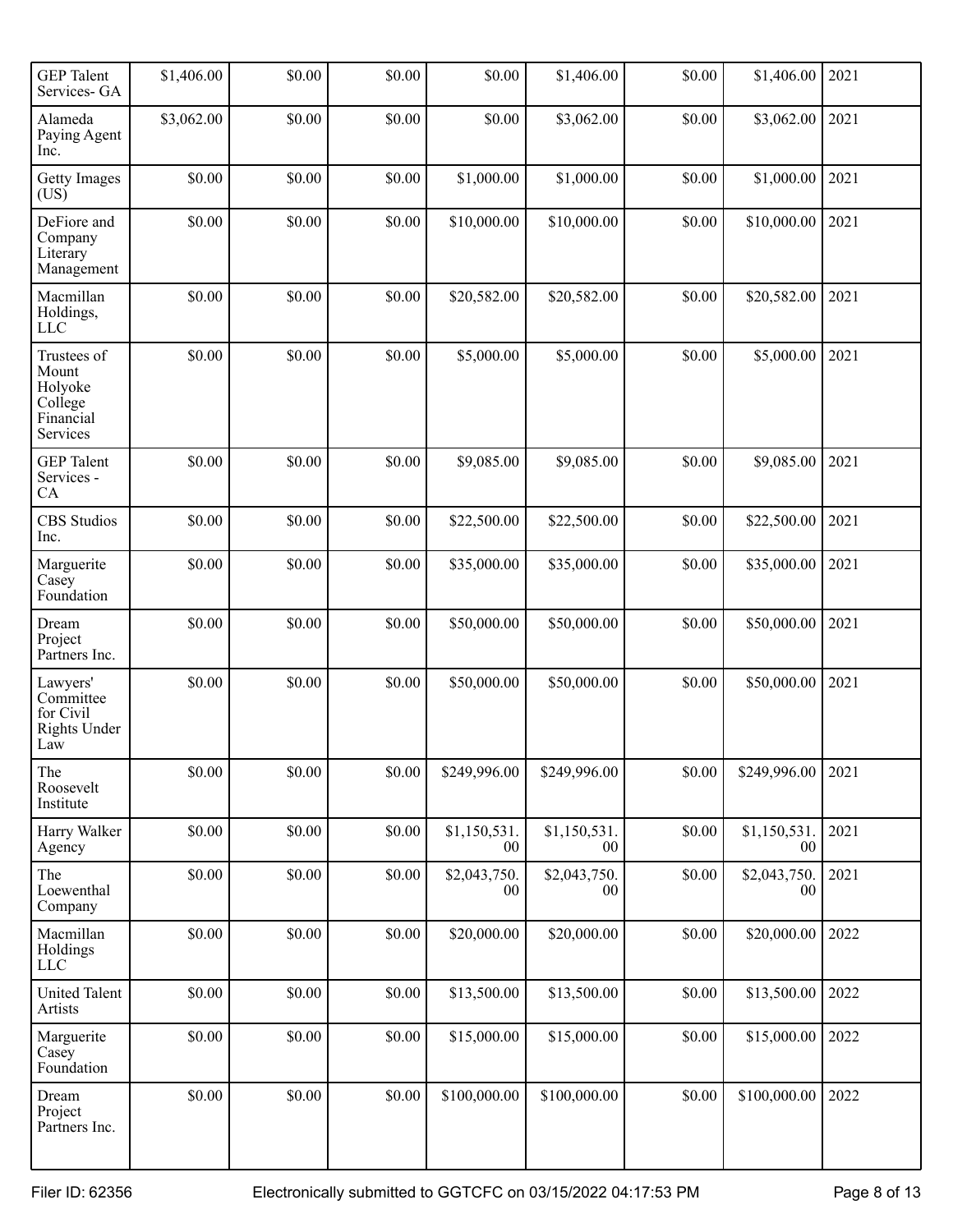| The<br>Loewenthal<br>Company        | \$0.00                                                     | \$0.00     | \$0.00                        |        | \$425,000.00                                            |  | \$425,000.00                               |              | \$0.00         | \$425,000.00   |        | 2022                 |
|-------------------------------------|------------------------------------------------------------|------------|-------------------------------|--------|---------------------------------------------------------|--|--------------------------------------------|--------------|----------------|----------------|--------|----------------------|
| Capital One                         | \$0.00                                                     | \$392.00   | \$0.00                        |        | \$0.00                                                  |  | \$392.00                                   |              | \$0.00         | \$392.00       |        | 2018                 |
| Wells Fargo                         | \$0.00                                                     | \$19.00    | \$0.00                        |        | \$0.00                                                  |  | \$19.00                                    |              | \$0.00         | \$19.00        |        | 2019                 |
| Capital One                         | \$0.00                                                     | \$1,088.00 | \$0.00                        |        | \$0.00                                                  |  | \$1,088.00                                 |              | \$0.00         | \$1,088.00     |        | 2020                 |
| Department<br>of the<br>Treasury    | \$0.00                                                     | \$18.00    | \$0.00                        |        | \$0.00                                                  |  | \$18.00                                    |              | \$0.00         | \$18.00        |        | 2020                 |
| National<br>Financial<br>Services   | \$0.00                                                     | \$2,397.00 | \$0.00                        |        | \$0.00                                                  |  | \$2,397.00                                 |              | \$0.00         | \$2,397.00     |        | 2020                 |
| Fidelity                            | \$0.00                                                     | \$28.00    | \$0.00                        |        | \$0.00                                                  |  | \$28.00                                    |              | \$0.00         | \$28.00        |        | 2021                 |
| Macmillan<br>Holdings<br><b>LLC</b> | \$0.00                                                     | \$0.00     | \$0.00                        |        | \$67.00                                                 |  | \$67.00                                    |              | \$0.00         | \$67.00        |        | 2018                 |
|                                     |                                                            |            |                               |        |                                                         |  |                                            |              |                |                |        |                      |
| <b>Assets</b>                       | 1) Cash on Hand and in banks                               |            |                               |        | <b>Liabilities</b><br>$$321,254.00$ 9) Accounts Payable |  |                                            |              |                |                |        | \$0.00               |
| 2) Notes, loans, and other          |                                                            |            |                               |        |                                                         |  | $$0.00 \,   \, 10)$ Notes payable to banks |              |                |                |        | \$0.00               |
| good and collectable                | accounts receivable considered                             |            |                               |        |                                                         |  |                                            |              |                |                |        |                      |
| lower cost or maret value           | 3) Merchandise and inventory at                            |            |                               |        | $$0.00$ 11) Notes payable to others                     |  |                                            |              |                | \$0.00         |        |                      |
| 4) Real Estate                      |                                                            |            | \$1,809,400.00                |        | 12) Real estate Mortgages                               |  |                                            |              | \$1,043,072.00 |                |        |                      |
| cost less depreciation              | 5) Machinery and equipment - at                            |            |                               | \$0.00 | 13) Interest and taxes due and<br>upaid                 |  |                                            |              |                |                | \$0.00 |                      |
| 6) Marketable securities            |                                                            |            | \$726,651.93                  |        |                                                         |  | 14) Other debts and liabilities            |              |                | \$0.00         |        |                      |
| cash surrender value)               | 7) Life Insurance (face amount                             |            |                               | \$0.00 |                                                         |  |                                            |              |                |                |        |                      |
| 8) Other assets                     |                                                            |            | \$1,359,708.00                |        |                                                         |  |                                            |              |                |                |        |                      |
|                                     |                                                            |            |                               |        |                                                         |  |                                            |              |                |                |        |                      |
|                                     | <b>TOTAL ASSETS</b>                                        |            |                               |        |                                                         |  |                                            |              |                | \$4,217,013.93 |        |                      |
|                                     | <b>TOTAL LIABILITIES</b>                                   |            |                               |        |                                                         |  |                                            |              |                | \$1,043,072.00 |        |                      |
| NET WORTH<br>\$3,173,941.93         |                                                            |            |                               |        |                                                         |  |                                            |              |                |                |        |                      |
|                                     |                                                            |            |                               |        | <b>SECTION A</b><br><b>REAL ESTATE OWNED</b>            |  |                                            |              |                |                |        |                      |
| Description                         | Location                                                   |            | <b>Title in Whose</b><br>Name |        | Date Acquired                                           |  | Cost                                       |              | Insurance      |                |        | <b>Current Value</b> |
| Residential<br>Property             | Grist Stone Ct. NE,<br>Atlanta, GA 30087                   |            | Stacey Y.<br>Abrams           |        | 10/30/2020                                              |  |                                            | \$975,000.00 |                | \$5,214.00     |        | \$1,236,400.00       |
| Residential<br>Property             | Stone Mountain, Stone<br>Mountain, GA 30087                |            | Stacey Y.<br>Abrams           |        | 9/3/2019                                                |  |                                            | \$370,000.00 |                | \$1,448.00     |        | \$573,000.00         |
| Townhouse<br>(SOLD)                 | 1912 Hosea L. Williams<br>Dr. Unit 6, Atlanta, GA<br>30317 |            | Stacey Y.<br>Abrams           |        | 10/29/2004                                              |  |                                            | \$246,300.00 |                | \$1,888.00     |        | \$0.00               |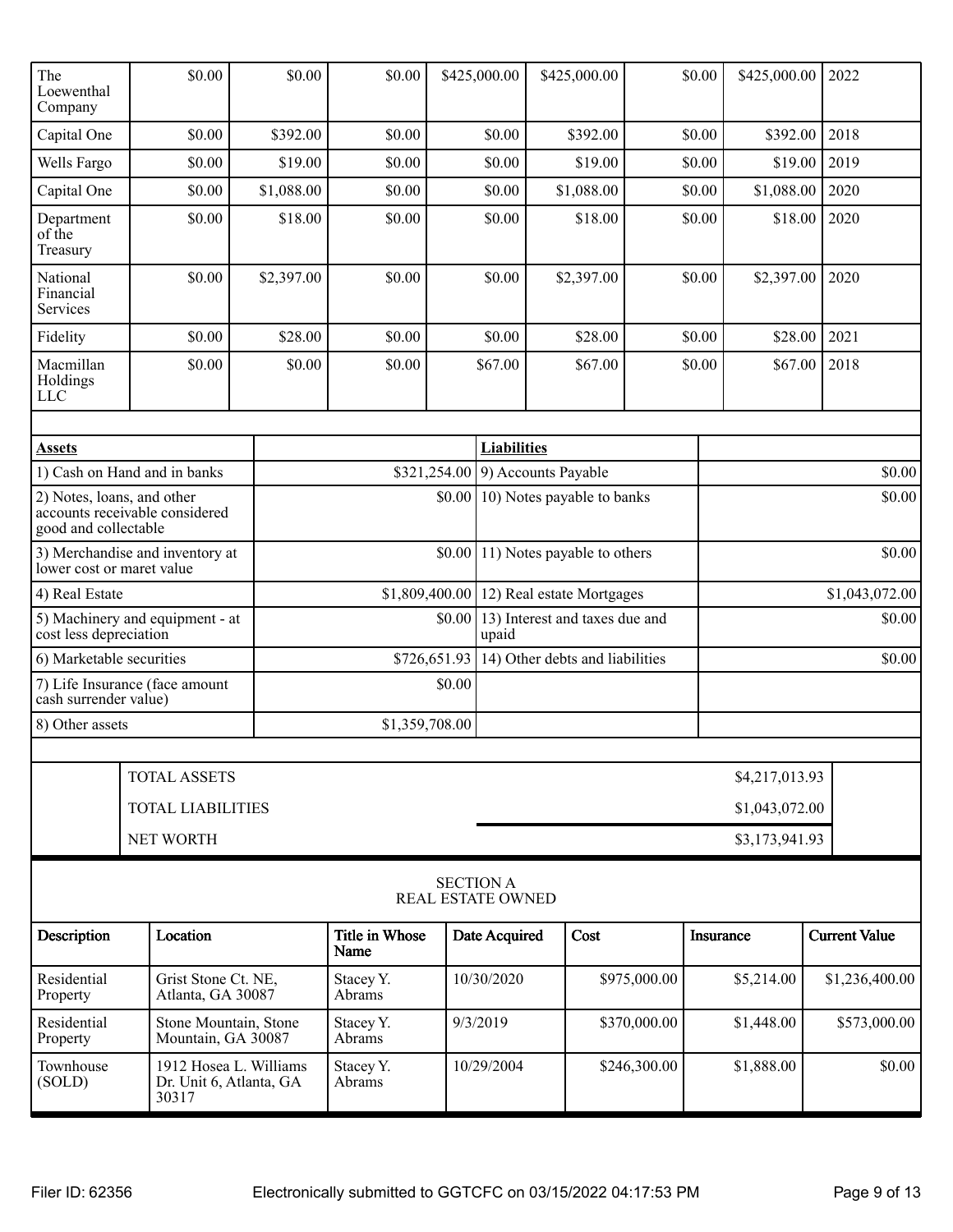### SECTION B MARKETABLE SECURITIES

| Description                                              | Amount      |
|----------------------------------------------------------|-------------|
| Fidelity Treasury Money Market Fund (FZFXX)              | \$3,077.05  |
| iShares Core US Aggregate Bond ETF (AGG)                 | \$0.00      |
| SPDR Bloomberg Emerging Markets Local Bond ETF (EBND)    | \$10,745.54 |
| First Trust Preferred Securities And Income ETF (FPE)    | \$0.00      |
| Goldman Sachs ActiveBeta Em Mkts Equity ETF (GEM)        | \$1,139.60  |
| Goldman Sachs ActiveBeta International Equity ETF (GSIE) | \$11,676.42 |
| iShares Core MSCI EAFE ETF (IEFA)                        | \$10,209.71 |
| iShares Core S&P Small-Cap ETF (IJR)                     | \$2,629.00  |
| iShares S&P Small-Cap 600 Value ETF (IJS)                | \$2,011.40  |
| iShares Core S&P US Value ETF (IUSV)                     | \$5,500.12  |
| iShares Russell 1000 ETF (IWB)                           | \$0.00      |
| JPMorgan Ultra-Short Income ETF (JPST)                   | \$20,803.50 |
| iShares iBoxx \$ Inv Grade Corporate Bond ETF (LQD)      | \$0.00      |
| iShares MBS ETF (MBB)                                    | \$0.00      |
| iShares MSCI USA Momentum Factor ETF (MTUM)              | \$5,788.54  |
| iShares MSCI EAFE Small Cap ETF (SCZ)                    | \$3,217.59  |
| SPDR S&P 600 Small Cap Value ETF (SLYV)                  | \$817.30    |
| SPDR Portfolio Aggregate Bond ETF (SPAB)                 | \$57,405.60 |
| Invesco S&P 500 Quality ETF (SPHQ)                       | \$15,382.08 |
| SPDR Portfolio Intermediate Term Corporate Bd ETF (SPIB) | \$12,984.30 |
| iShares MSCI USA Min Vol Factor ETF (USMV)               | \$9,007.29  |
| Vanguard Real Estate Index Fund ETF (VNQ)                | \$2,695.42  |
| Vanguard Emerging Markets Stock Index Fund ETF (VWO)     | \$9,473.76  |
| Fidelity Treasury Money Market Fund (FZFXX)              | \$2,210.50  |
| SPDR Bloomberg Emerging Markets Local Bond ETF (EBND)    | \$6,076.48  |
| iShares JPMorgan USD Emerging Markets Bond ETF (EMB)     | \$0.00      |
| First Trust Preferred Securities And Income ETF (FPE)    | \$0.00      |
| Fidelity Value Factor ETF (FVAL)                         | \$672.56    |
| Goldman Sachs ActiveBeta Em Mkts Equity ETF (GEM)        | \$9,116.80  |
| Goldman Sachs ActiveBeta International Equity ETF (GSIE) | \$0.00      |
| iShares Core MSCI EAFE ETF (IEFA)                        | \$0.00      |
| iShares Core S&P Small-Cap ETF (IJR)                     | \$2,436.50  |
| iShares S&P Small-Cap 600 Value ETF (IJS)                | \$2,436.50  |
| iShares Core S&P US Value ETF (IUSV)                     | \$6,140.08  |
| iShares Core S&P 500 ETF (IVV)                           | \$33,563.29 |
| iShares Core MSCI Total International Stock ETF (IXUS)   | \$813.15    |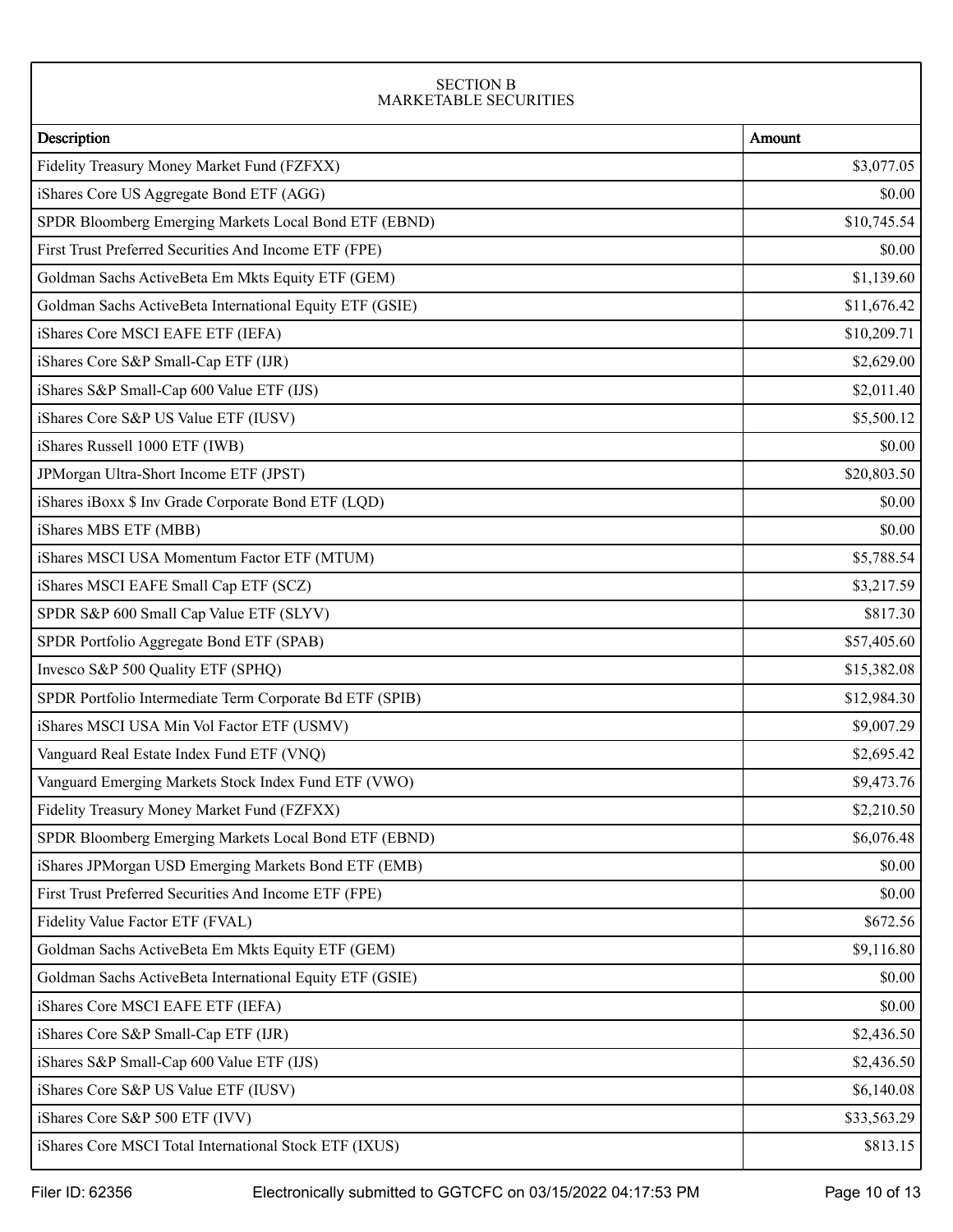| JPMorgan Ultra-Short Income ETF (JPST)                    | \$12,612.75 |
|-----------------------------------------------------------|-------------|
| iShares iBoxx \$ Inv Grade Corporate Bond ETF (LQD)       | \$0.00      |
| iShares MBS ETF (MBB)                                     | \$0.00      |
| iShares MSCI USA Momentum Factor ETF (MTUM)               | \$0.00      |
| iShares MSCI EAFE Small Cap ETF (SCZ)                     | \$2,887.12  |
| SPDR S&P 600 Small Cap Value ETF (SLYV)                   | \$326.92    |
| SPDR Portfolio Aggregate Bond ETF (SPAB)                  | \$33,571.02 |
| Invesco S&P 500 Quality ETF (SPHQ)                        | \$4,798.08  |
| SPDR Portfolio Intermediate Term Corporate Bd ETF (SPIB)  | \$8,140.95  |
| iShares MSCI USA Min Vol Factor ETF (USMV)                | \$2,726.35  |
| iShares Core US REIT ETF (USRT)                           | \$250.29    |
| Vanguard Real Estate Index Fund ETF (VNQ)                 | \$2,525.09  |
| Vanguard Emerging Markets Stock Index Fund ETF (VWO)      | \$1,096.50  |
| Heliogen, Inc.                                            | \$64,800.00 |
| <b>Peach State Reserves</b>                               | \$19,799.00 |
| Fidelity Government Cash Reserves (FDRXX)                 | \$2,534.82  |
| Fidelity Value Factor ETF (FVAL)                          | \$1,633.36  |
| iShares Core MSCI EAFE ETF (IEFA)                         | \$21,329.84 |
| iShares Core S&P Small-Cap ETF (IJR)                      | \$7,361.20  |
| iShares S&P Small-Cap 600 Value ETF (IJS)                 | \$6,537.05  |
| iShares Core S&P US Value ETF (IUSV)                      | \$15,631.92 |
| iShares Core S&P 500 ETF (IVV)                            | \$88,622.10 |
| iShares Core MSCI Total International Stock ETF (IXUS)    | \$2,064.15  |
| JPMorgan Diversified Return International Eqty ETF (JPIN) | \$22,897.72 |
| JPMorgan Ultra-Short Income ETF (JPST)                    | \$954.75    |
| iShares MSCI USA Momentum Factor ETF (MTUM)               | \$15,842.32 |
| iShares MSCI EAFE Small Cap ETF (SCZ)                     | \$5,993.55  |
| SPDR S&P 600 Small Cap Value ETF (SLYV)                   | \$817.30    |
| iShares MSCI USA Min Vol Factor ETF (USMV)                | \$732.30    |
| iShares Core US REIT ETF (USRT)                           | \$802.62    |
| Vanguard Real Estate Index Fund ETF (VNQ)                 | \$6,323.87  |
| Vanguard Emerging Markets Stock Index Fund ETF (VWO)      | \$22,456.32 |
| iShares Core MSCI International Developed Mkt ETF (IDEV)  | \$9,544.00  |
| Jpmorgan US Momentum Factor ETF (JMOM)                    | \$6,938.02  |
| iShares Preferred and Income Securities ETF (PFF)         | \$8,170.47  |
| Lattice Hartford Mltfctr Dev Mkts (ex-US) Str ETF (RDOM)  | \$10,549.89 |
| Vanguard Mortgage-Backed Secs Idx Fund ETF (VMBS)         | \$13,167.56 |
| iShares Preferred and Income Securities ETF (PFF)         | \$13,971.15 |
| Schwab US Large-Cap ETF (SCHX)                            | \$17,689.38 |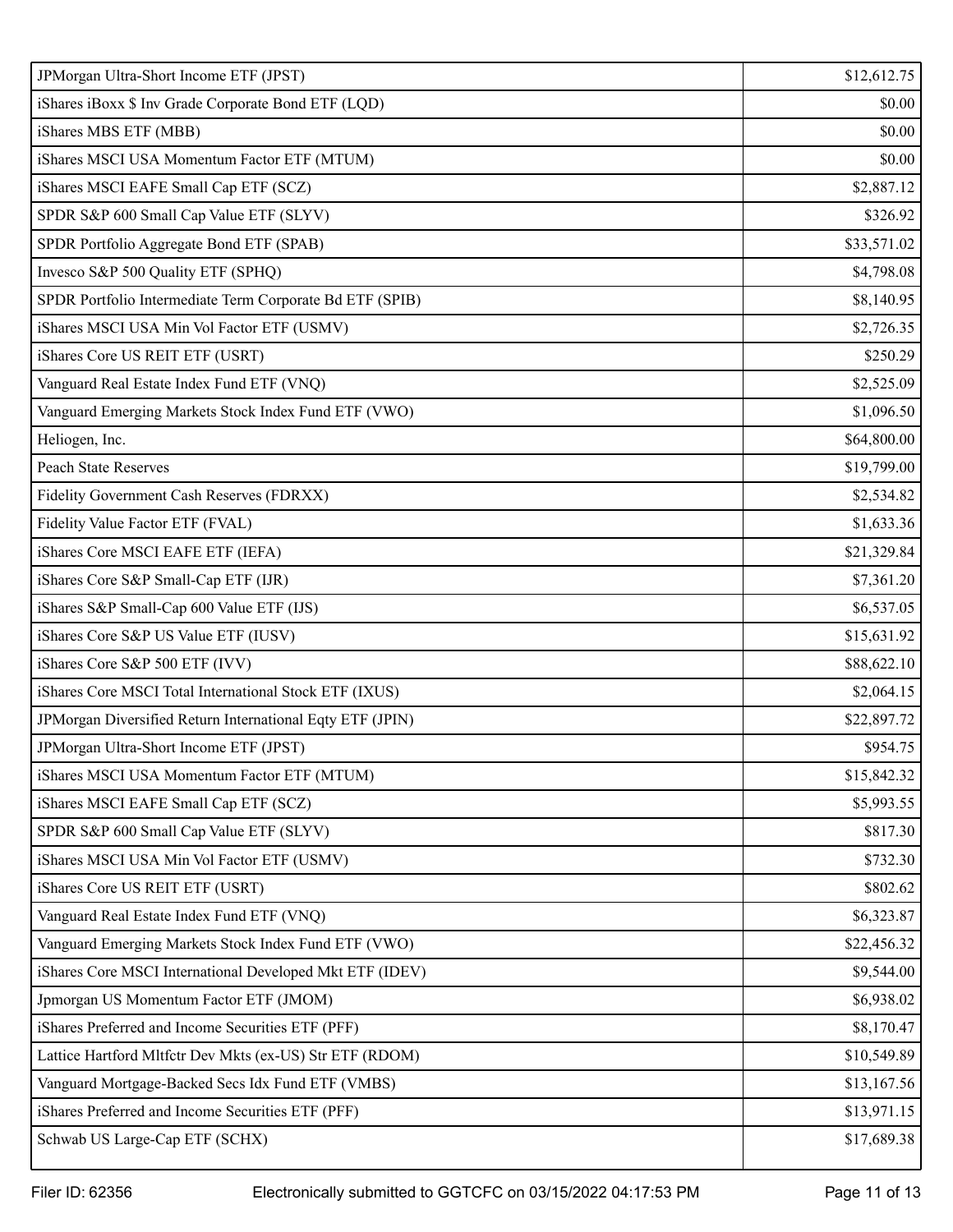| Vanguard Mortgage-Backed Secs Idx Fund ETF (VMBS) | \$22,522.12                                                  |              |               |
|---------------------------------------------------|--------------------------------------------------------------|--------------|---------------|
|                                                   | <b>SECTION C</b><br><b>OTHER ASSETS</b>                      |              |               |
| Description                                       |                                                              |              | Amount        |
| 2004 Lexus RX 330                                 |                                                              |              | \$5,032.00    |
| Advances owed on book contracts                   |                                                              | \$793,750.00 |               |
| Fidelity Tax Account                              |                                                              |              | \$560,926.00  |
|                                                   | <b>SECTION D</b><br>NOTES PAYABLE TO BANKS                   |              |               |
| Name of Creditor                                  | Security                                                     | Date Due     | Amount        |
| American Honda Finance Corporation                | Car for Parents (paid in full)                               |              | \$0.00        |
|                                                   | <b>SECTION E</b><br>NOTES PAYABLE TO OTHERS                  |              |               |
|                                                   | This section is not applicable.                              |              |               |
|                                                   | <b>SECTION F</b><br>REAL ESTATE MORTGAGES PAYABLE            |              |               |
| Name of Creditor                                  | Location                                                     | Date Due     | <b>Amount</b> |
| Wells Fargo                                       | Stone Mountain, Stone Mountain, GA<br>30087                  | 10/31/2049   | \$283,505.00  |
| Shellpoint Mortgage Servicing                     | Grist Stone Court, Atlanta, GA 30307                         | 11/1/2050    | \$759,567.00  |
| Wells Fargo                                       | 1912 Hosea L. Williams Dr, Unit 6,<br>Atlanta, GA 30317      |              | \$0.00        |
|                                                   | <b>SECTION G</b><br><b>INTEREST AND TAXES DUE AND UNPAID</b> |              |               |
| Description                                       | Payable To                                                   | Date Due     | <b>Amount</b> |
| Internal Revenue Service (paid in full)           | U.S. Treasury                                                |              | \$0.00        |
|                                                   | <b>SECTION H</b><br>OTHER DEBT AND LIABILITIES               |              |               |
| Description                                       |                                                              | Date Due     | Amount        |
| American Express                                  |                                                              |              | \$0.00        |
| Capitol One Bank                                  |                                                              |              | \$0.00        |
| <b>CBNA</b>                                       |                                                              |              | \$0.00        |
| Chase Card                                        |                                                              |              | \$0.00        |
| Mohela/Department of Education                    |                                                              |              | \$0.00        |
| Nordstrom                                         |                                                              |              | \$0.00        |
| Sears                                             |                                                              |              | \$0.00        |
| Sync                                              |                                                              |              | \$0.00        |
| TD Bank                                           |                                                              |              | \$0.00        |